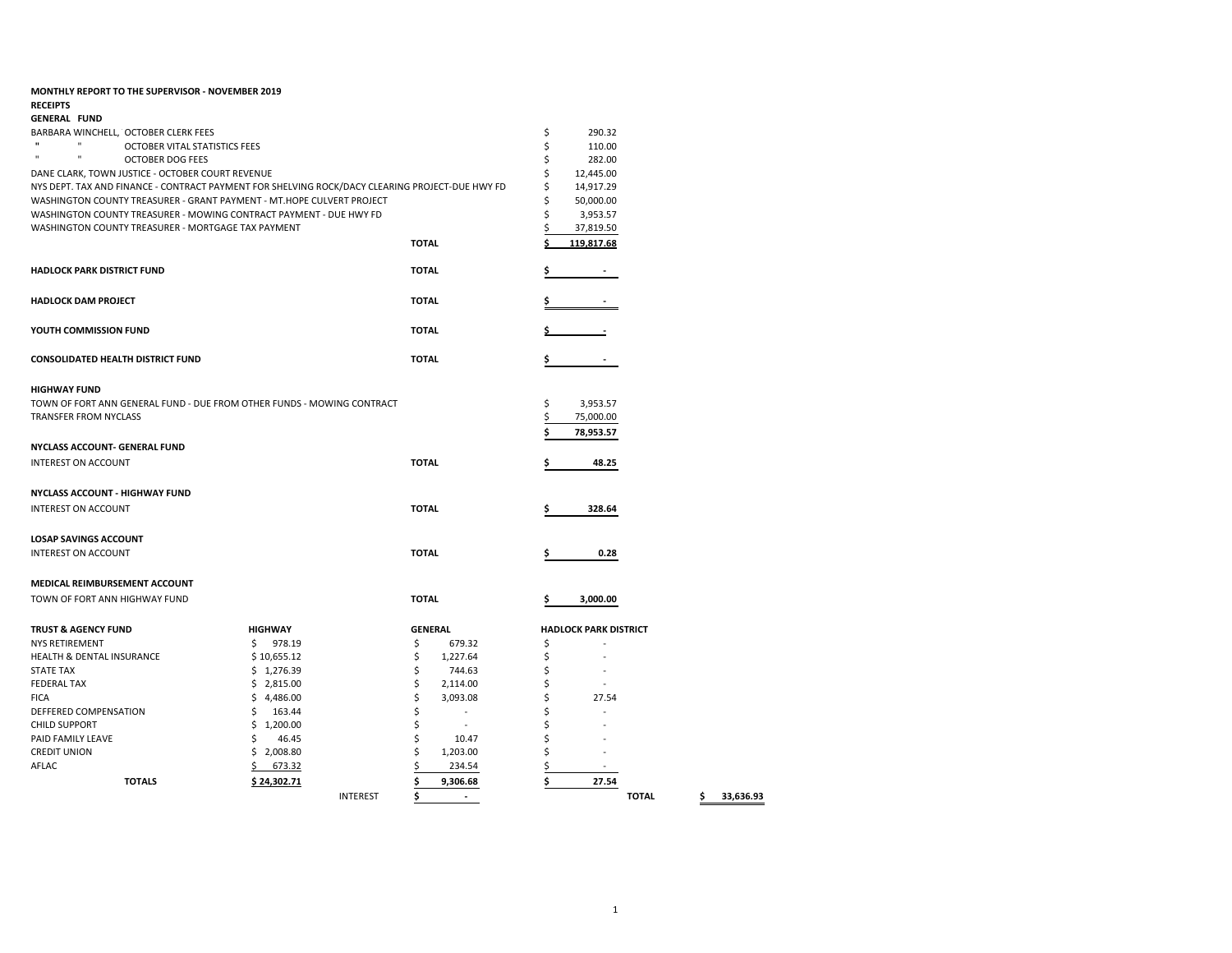## **DISBURSEMENTS**

| <b>GENERAL FUND</b>                                                    |              |    |           | <b>HIGHWAY FUND-T/W</b>        |    |           |
|------------------------------------------------------------------------|--------------|----|-----------|--------------------------------|----|-----------|
| STATE COMPTROLLER - STATE SHARE OF JUSTICE COURT REVENUE - SEPT.& OCT. |              | \$ | 15,056.00 | ABSTRACT                       | \$ | 12,483.76 |
| PAYROLL                                                                |              | \$ | 19,061.55 | <b>HEALTH INSURANCE</b>        | \$ | 13,234.00 |
| <b>TOWN SHARE FICA</b>                                                 |              | Ś  | 3,116.50  | <b>PAYROLL</b>                 | Ś  | 30,367.31 |
| <b>ENGINEER EXPENSE</b>                                                |              | \$ | 425.00    | <b>TOWN SHARE FICA</b>         |    | 2,243.00  |
| SUPERVISORS EXPENSE                                                    |              | \$ | 375.28    |                                |    | 58,328.07 |
| <b>CENTRAL COMMUNICATIONS</b>                                          |              | \$ | 1,188.22  | <b>HIGHWAY FUND - O/V</b>      |    |           |
| <b>ATTORNEY EXPENSE</b>                                                |              | \$ | 1,705.00  | ABSTRACT                       | \$ | 27,427.04 |
| PLANNING BOARD EXPENSE                                                 |              | \$ | 1,014.50  |                                |    |           |
| <b>JUSTICE COURT EXPENSE</b>                                           |              | \$ | 302.29    | <b>TOTAL</b>                   | \$ | 85,755.11 |
| <b>TOWN BOARD EXPENSE</b>                                              |              | \$ | 30.40     |                                |    |           |
| <b>FUEL MANAGEMENT</b>                                                 |              | \$ | 572.14    |                                |    |           |
| <b>CENTRAL MAILINGS</b>                                                |              | \$ | 25.00     | <b>TRUST &amp; AGENCY FUND</b> |    |           |
| MT.HOPE BRIDGE EXPENSES                                                |              | \$ | 9,832.06  | <b>FICA</b>                    | \$ | 7,606.62  |
| SAFETY INSPECTION EXPENSE                                              |              | \$ | 197.92    | <b>STATE TAX</b>               | \$ | 2,021.02  |
| DOG CONTROL EXPENSE                                                    |              | \$ | 8.94      | <b>FEDERAL TAX</b>             | Ś  | 4,929.00  |
| TAX COLLECTOR EXPENSE                                                  |              | \$ | 288.24    | <b>HEALTH INSURANCE</b>        | \$ | 11,882.76 |
| <b>STREET LIGHTS</b>                                                   |              | \$ | 149.65    | <b>CREDIT UNION</b>            | \$ | 3,211.80  |
| DUE TO OTHER FUNDS - MOWING CONTRACT REVENUE DUE HIGHWAY FUND          |              | \$ | 3,953.57  | <b>CHILD SUPPORT</b>           | \$ | 1,200.00  |
| <b>TOWN CLERKS EXPENSE</b>                                             |              | \$ | 722.00    | AFLAC                          | Ś  | 829.68    |
| <b>HEALTH INSURANCE</b>                                                |              | \$ | 1,047.16  | RETIREMENT                     |    | 1,657.51  |
| <b>BUILDINGS EXPENSE</b>                                               |              | \$ | 3,772.47  | DEFFERRED COMP.                |    | 163.44    |
| <b>ASSESSOR EXPENSE</b>                                                |              | \$ | 270.24    | <b>TOTAL</b>                   | Ś  | 33,501.83 |
|                                                                        | <b>TOTAL</b> | \$ | 63,114.13 |                                |    |           |
| <b>HADLOCK PARK DISTRICT</b>                                           |              |    |           |                                |    |           |
|                                                                        |              |    |           |                                |    |           |
| PAYROLL                                                                |              | \$ | 180.00    |                                |    |           |
| TOWN SHARE OF FICA                                                     |              | Ś  | 13.77     |                                |    |           |
| ABSTRACT                                                               |              | Ś  | 6,972.79  |                                |    |           |
|                                                                        | <b>TOTAL</b> | \$ | 7,166.56  |                                |    |           |
| <b>HADLOCK DAM PROJECT</b>                                             | <b>TOTAL</b> | Ś  |           |                                |    |           |
|                                                                        |              |    |           |                                |    |           |
| YOUTH COMMISSION FUND                                                  |              |    |           |                                |    |           |
| ABSTRACT                                                               | <b>TOTAL</b> | S  | 973.50    |                                |    |           |
|                                                                        |              |    |           |                                |    |           |
| <b>CONSOLIDATED HEALTH</b>                                             | <b>TOTAL</b> | \$ |           |                                |    |           |
|                                                                        |              |    |           |                                |    |           |
| NYCLASS ACCOUNT - GENERAL FUND                                         | <b>TOTAL</b> | \$ |           |                                |    |           |
|                                                                        |              |    |           |                                |    |           |
| <b>NYCLASS ACCOUNT - HIGHWAY FUND</b>                                  |              |    |           |                                |    |           |
| TRANSFER TO HIGHWAY CHECKING ACCOUNT                                   | <b>TOTAL</b> |    | 75,000.00 |                                |    |           |
| <b>LOSAP SAVINGS ACCOUNT</b>                                           | <b>TOTAL</b> | \$ |           |                                |    |           |
|                                                                        |              |    |           |                                |    |           |
|                                                                        |              |    |           |                                |    |           |
| MEDICAL REIMBURSEMENT ACCOUNT                                          |              |    |           |                                |    |           |
| AC TRANSFER TO CDPHP SETTLEMENTS                                       | <b>TOTAL</b> | \$ | 347.64    |                                |    |           |